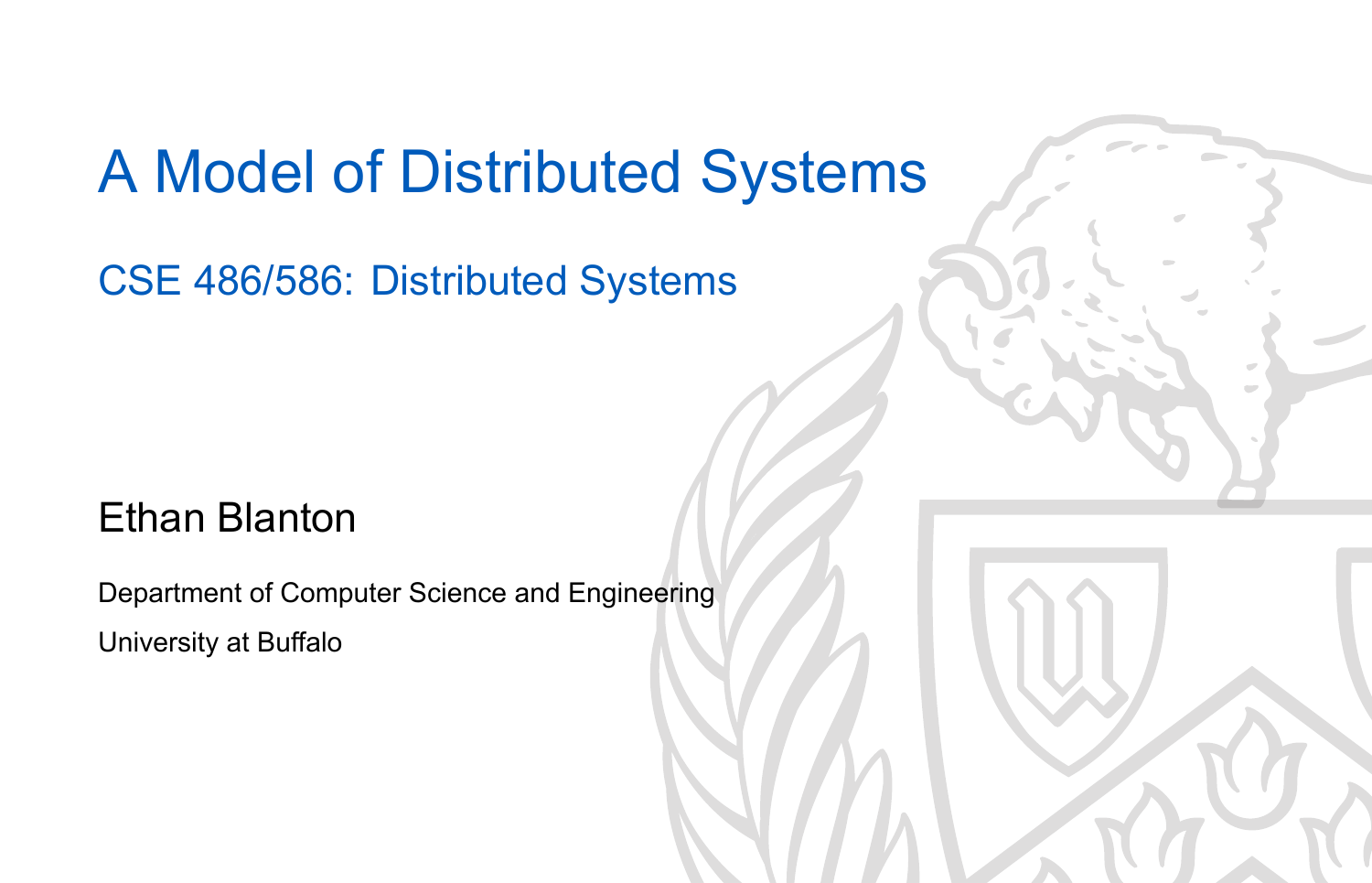## Distributed Systems

Early on, we defined a distributed system as:

*... multiple computer programs, possibly spread out over different networked components, communicating by passing messages*

Introduction Synchronicity Communication Concurrency CSP Summary References

What are:

- computer programs?
- communication?
- messages?

What is our model of distributed systems?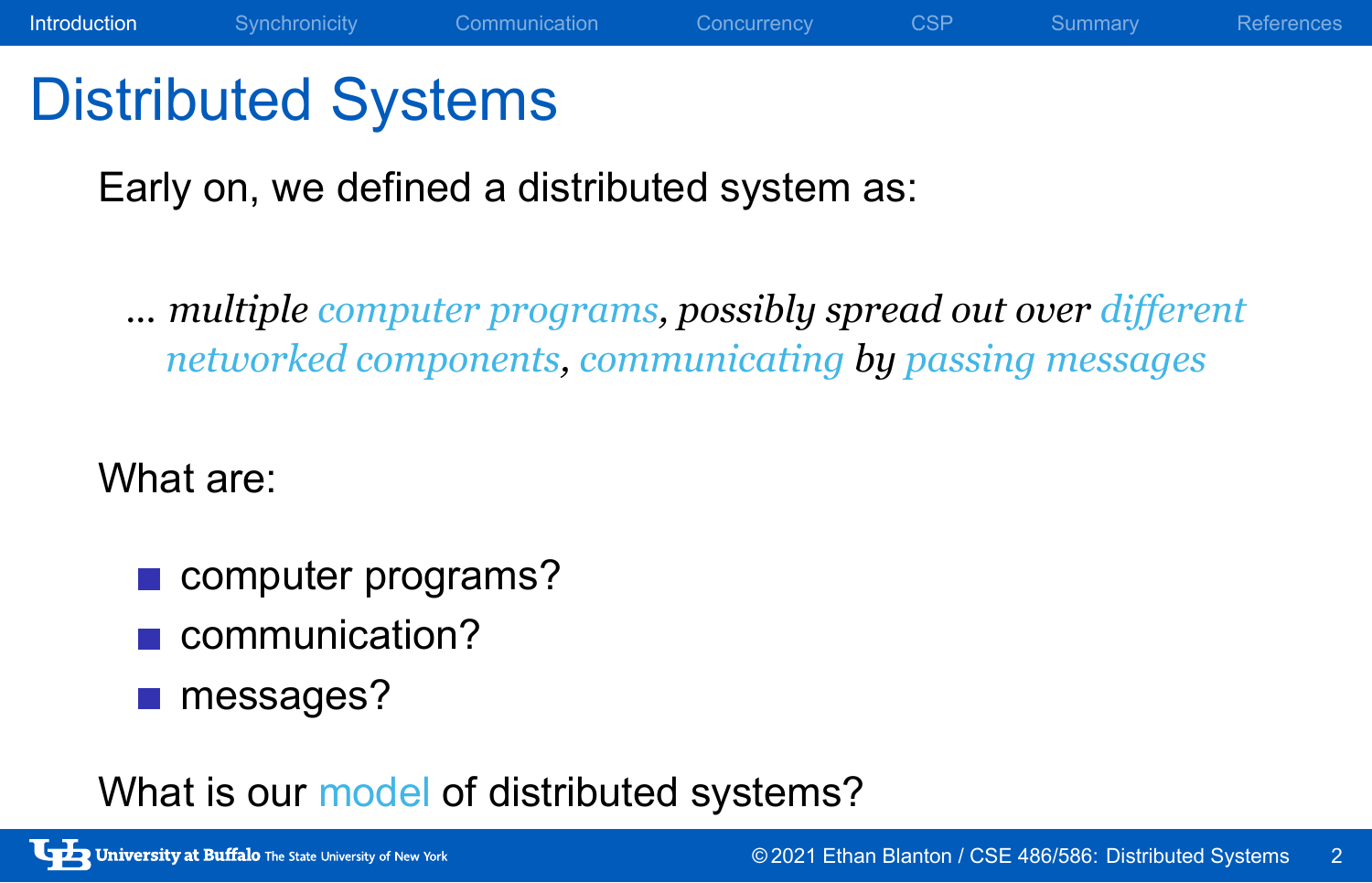## Computer Programs

*What is a computer program?* is a hard question.

Introduction Synchronicity Communication Concurrency CSP Summary References

We will take an abstract view:

- A sequence of instructions
- **Performing some task**

For our purposes, these multiple programs could be:

- **Built from the same source code**
- **Built from different source code**
- **Threads in a single process**
- Separate processes possibly on different computers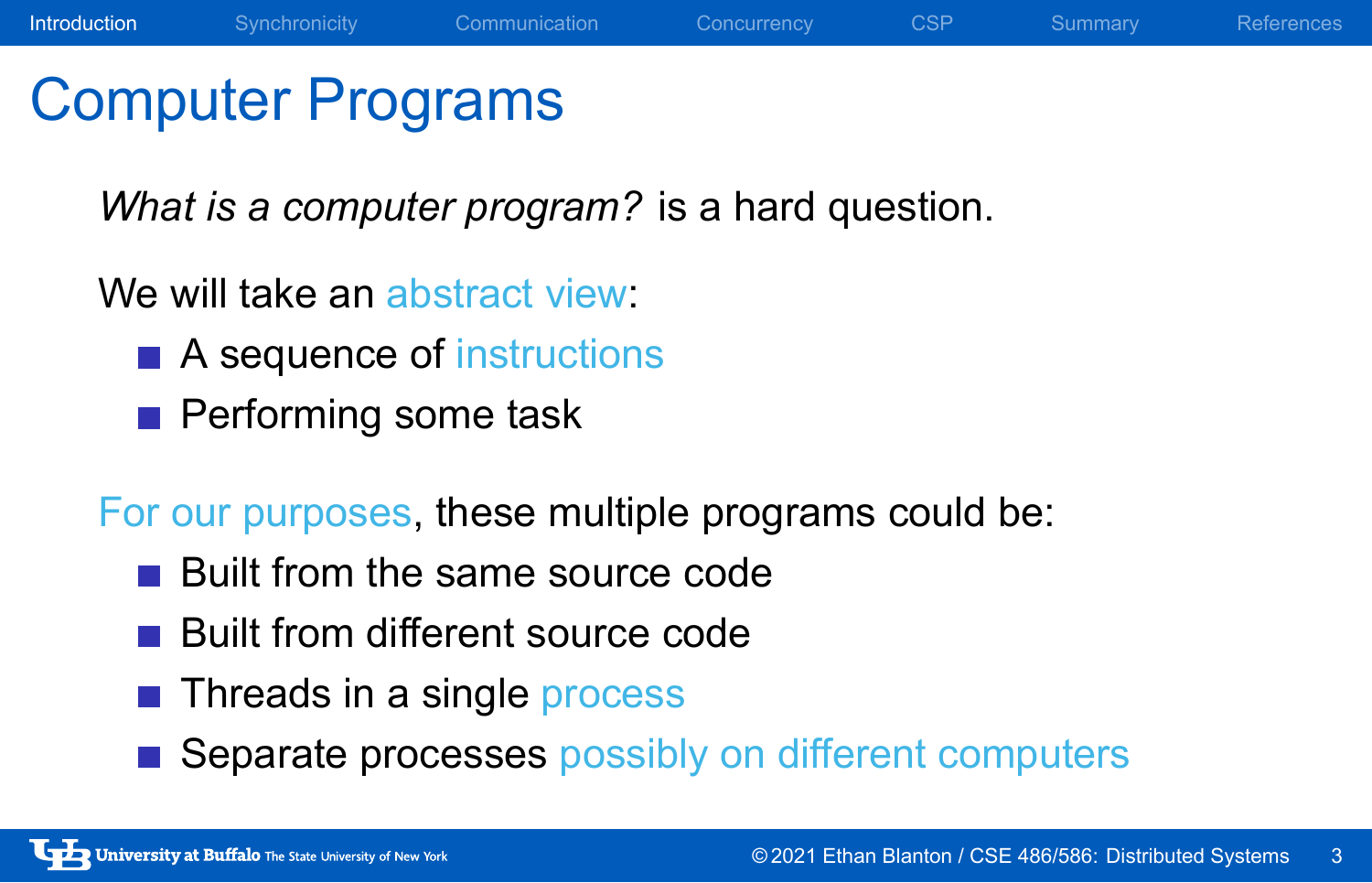## Message Passing

There are many avenues for message passing:

**Introduction** Synchronicity Communication Concurrency CSP Summary References

- Shared memory
- **Files**
- Sockets
- **Pipes**
- Go channels

This is distinct from general shared state, however.

Many programming models can be implemented through message passing.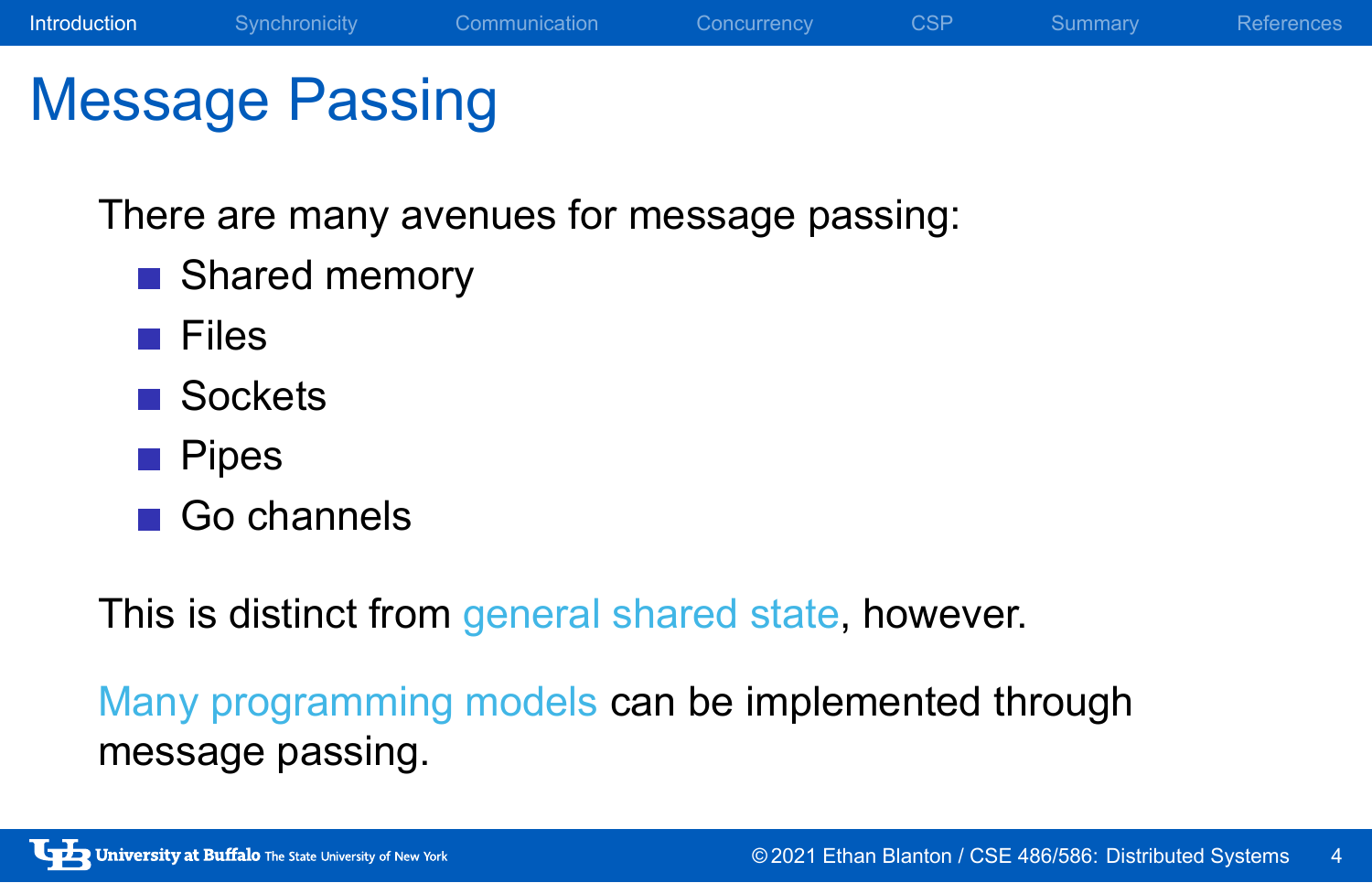## **Concurrency**

In this model, many programs run concurrently.

This means that multiple programs may appear to make progress simultaneously.

From the perspective of a program *P*: Between time *t* and  $t + \epsilon$ , a program Q may take some action.

Whether *P* and *Q* actually run simultaneously is irrelevant! [3]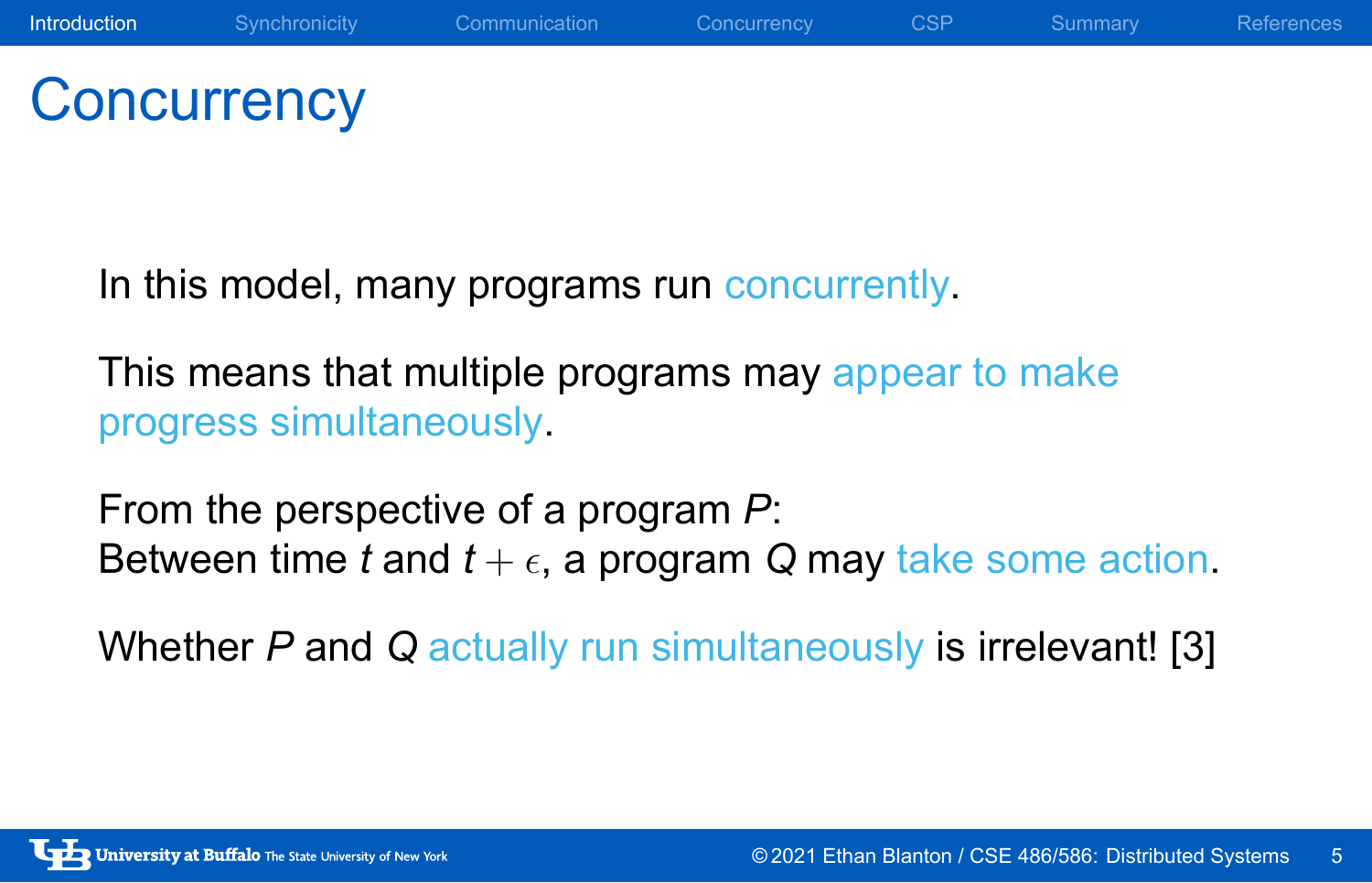## Synchronous Systems

In a synchronous system, all actions take predictable time:

■ A message sent from *P* to *Q* always arrives within some bounded time.

Introduction Synchronicity Communication Concurrency CSP Summary References

■ The relative rate of progress in *P* and *Q* is known.

Examples of synchronous systems are:

- Symmetric multiprocessor computers
- Some circuit-switched networks

Some tasks are substantially easier in synchronous systems.

We are not discussing synchronous systems.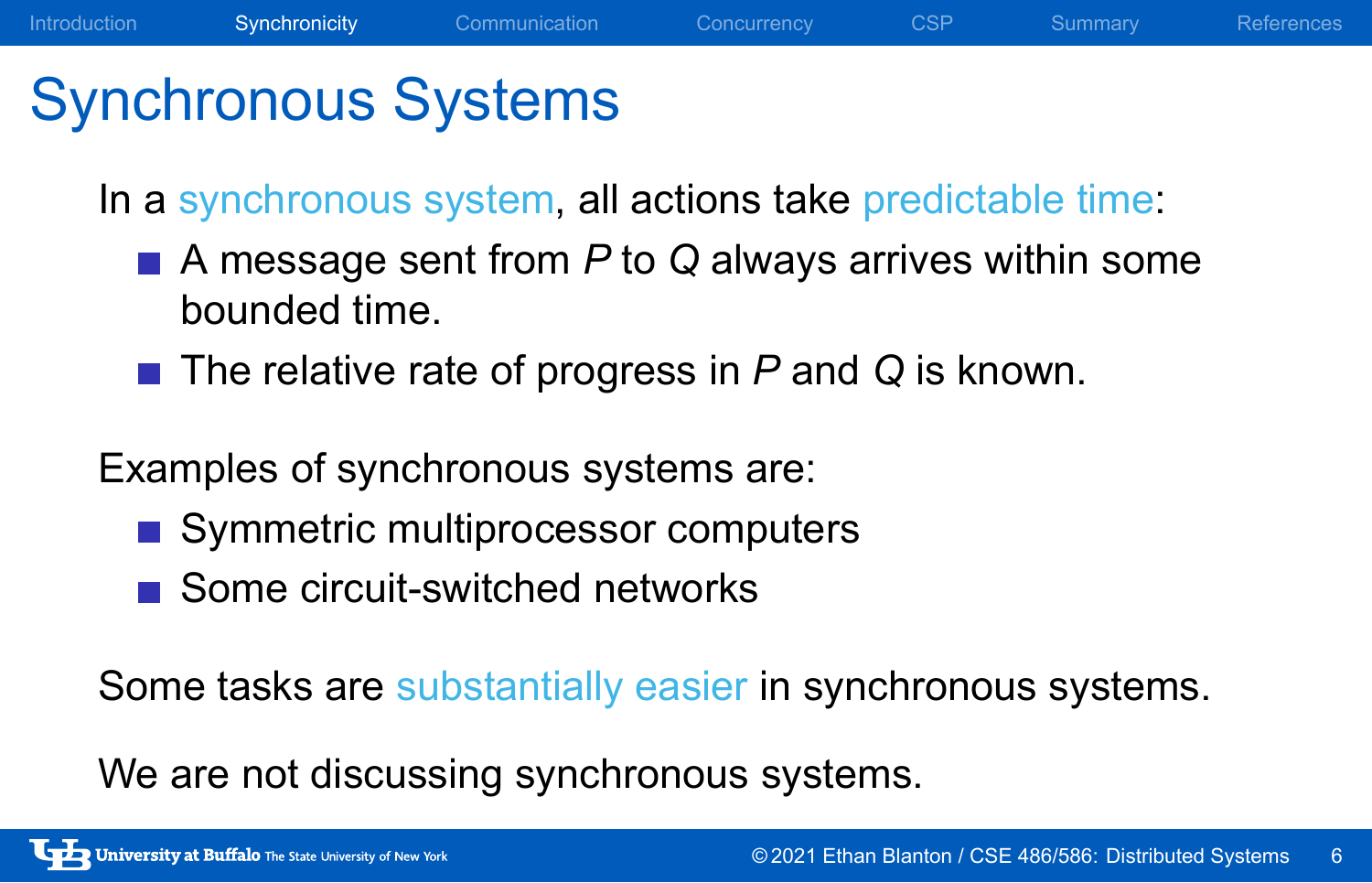## Asynchronous Systems

In an asynchronous system, actions take unpredictable time:

- **Messages may be arbitrarily delayed**
- The difference in rate of progress in different processes is unbounded

Introduction Synchronicity Communication Concurrency CSP Summary References

All Internet protocols are asynchronous.

Asynchronous systems have special challenges.

We will focus on asynchronous systems.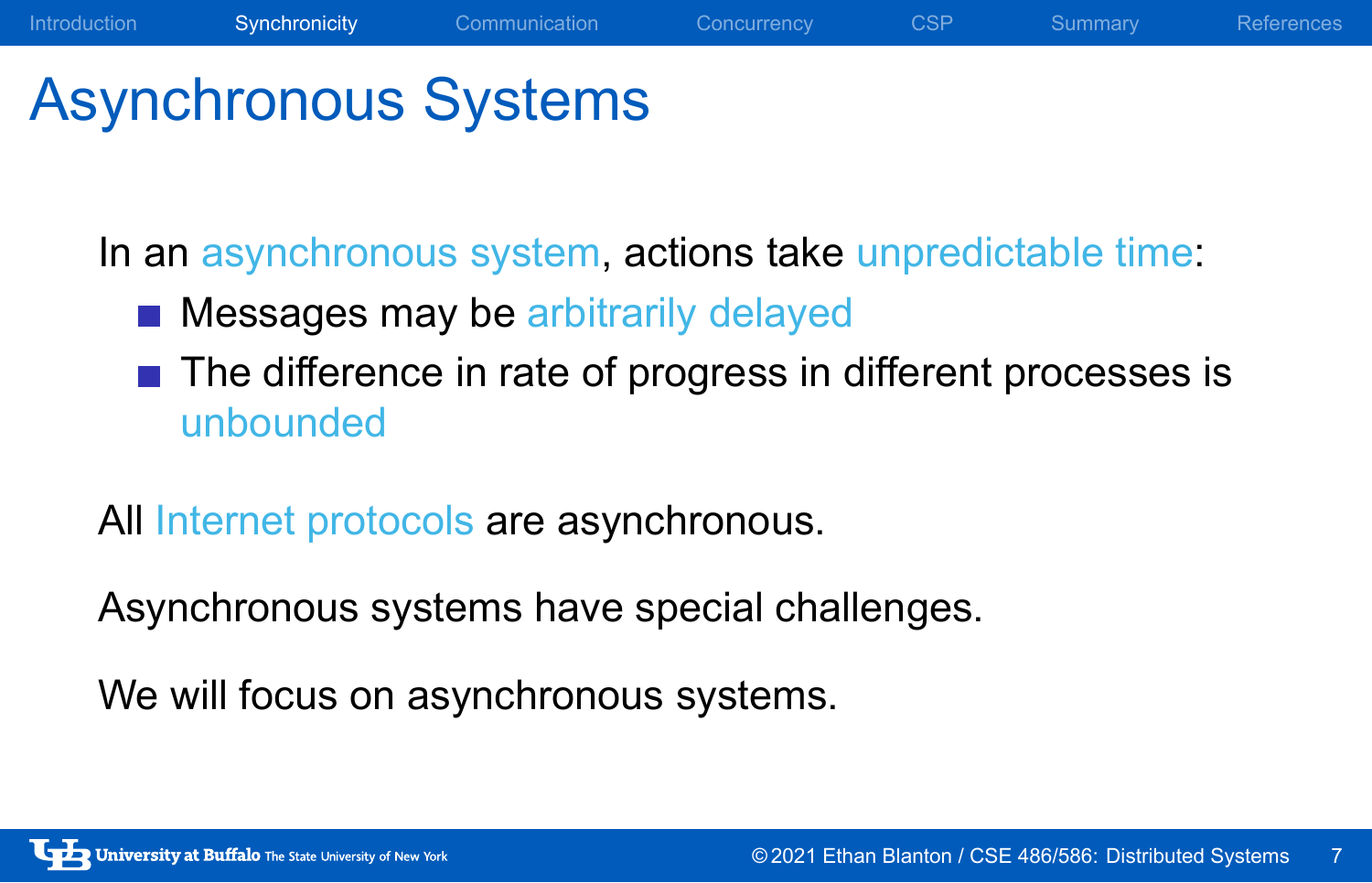## Implications of Asynchrony

Asynchronous systems present challenges.

Suppose that:

■ *P* sends a message to *Q* and expects a response.

Introduction Synchronicity Communication Concurrency CSP Summary References

No message arrives for longer than expected.

### What happened?

- Is Q much slower than *P* expects, and still working?
- Was the request message delayed in the network?
- Was the request message lost?
- Was the response delayed or lost?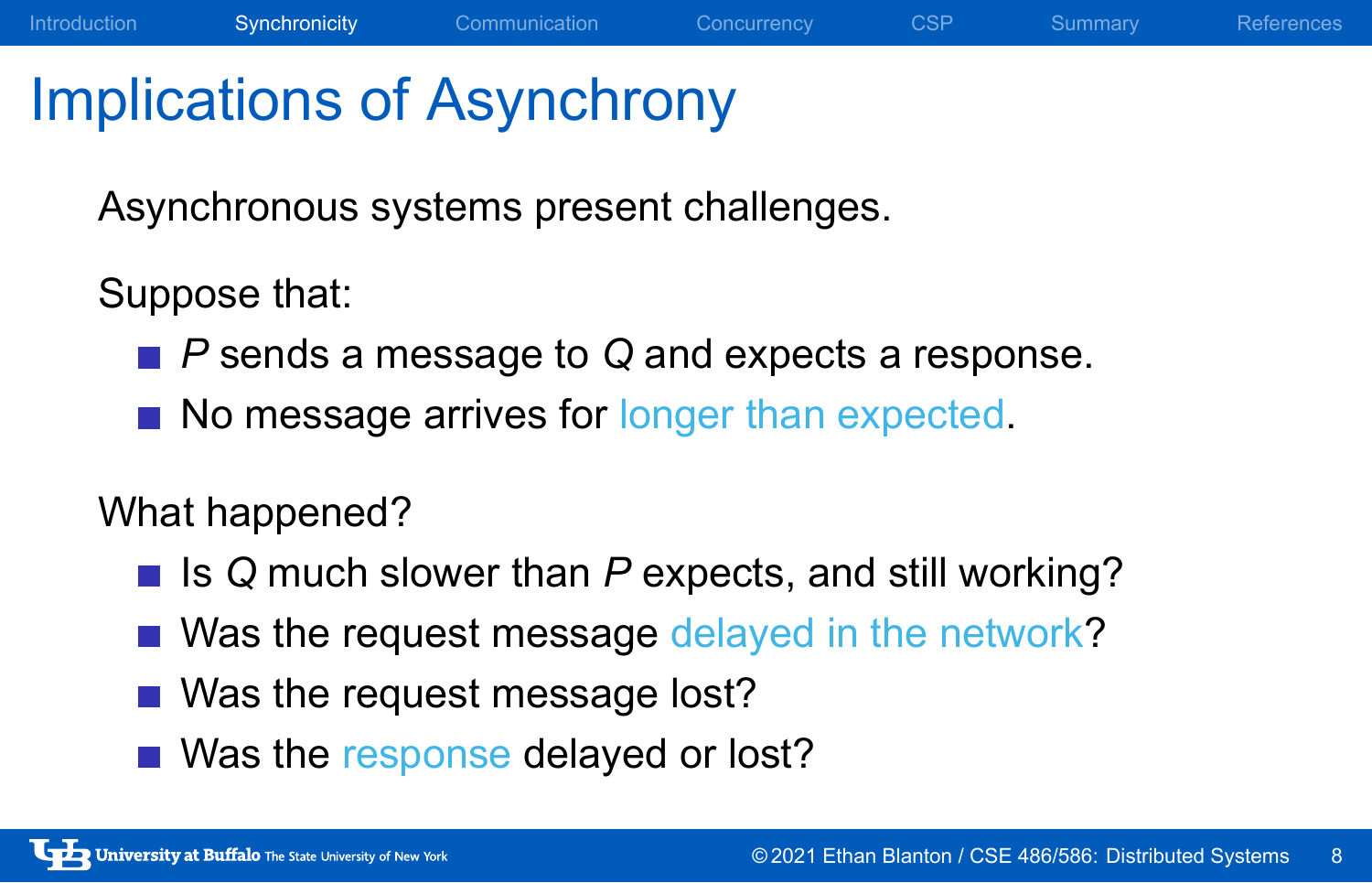# Loss and Delay

Loss and delay are indistinguishable in an async system.

You cannot tell whether a message is:

- late, or
- never going to arrive.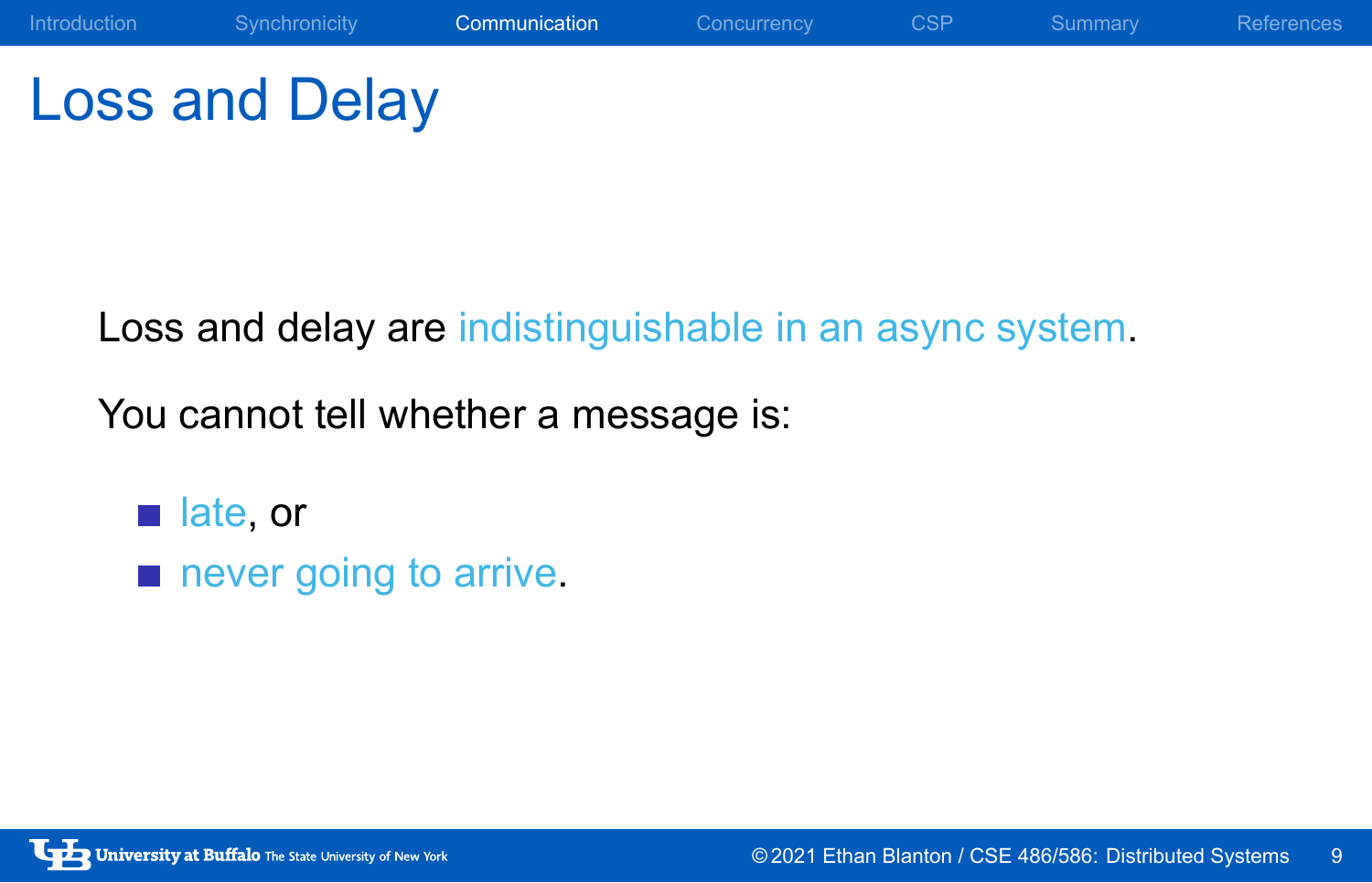TCP and Loss

Recall that TCP used heuristics to detect loss!

- 1. A relatively long time without positive acknowledgment
- 2. Acknowledgment of some data but not all

There is no reliable loss indicator.

The missing segment might just be stuck in a queue somewhere!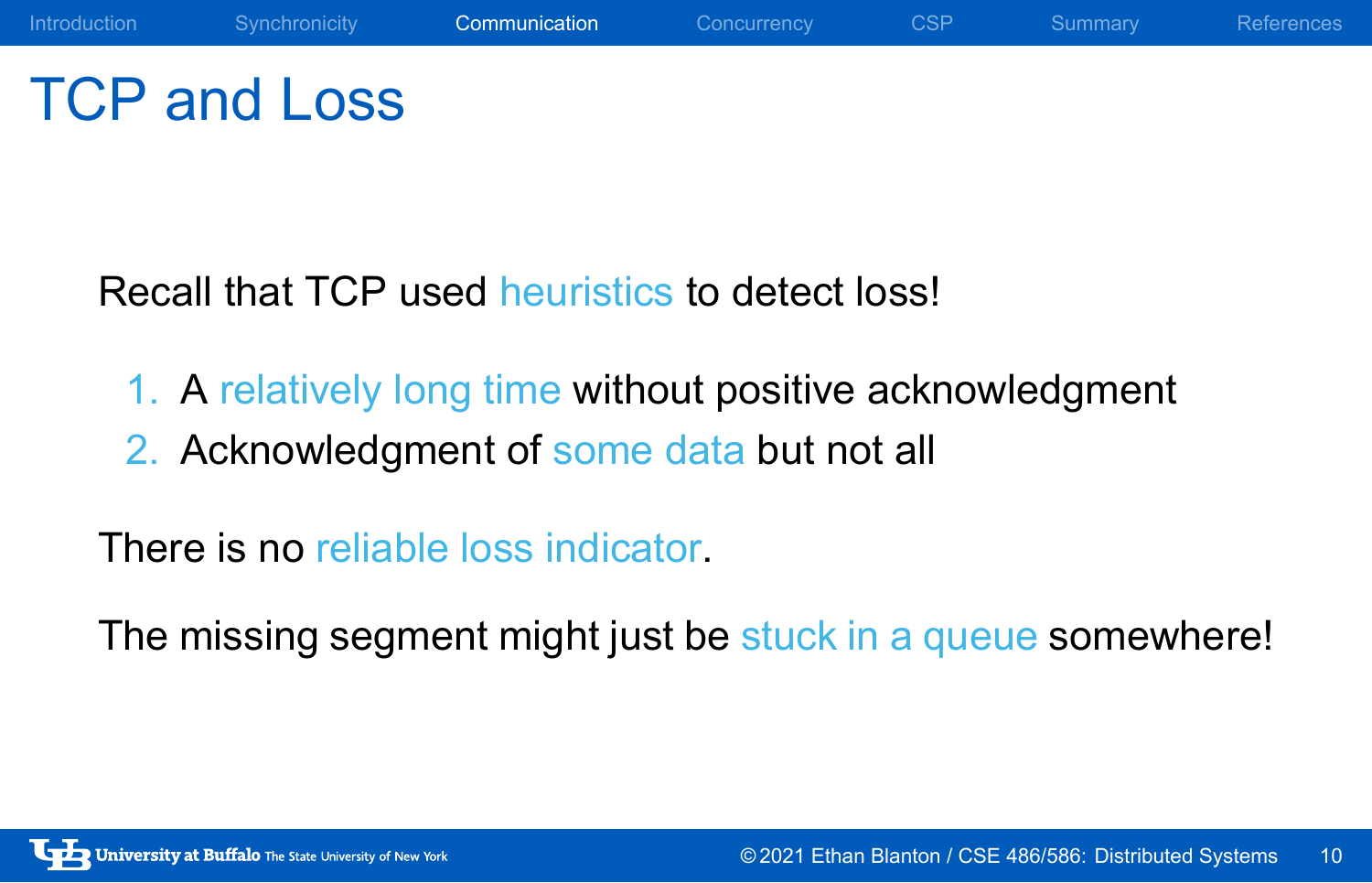# Loss *as* Delay

In the end, sometimes loss looks like delay.

Consider what happens if TCP loses a segment:

- $\blacksquare$  The next data cannot be delivered at the receiver
- Eventually the sender retransmits
- The data is delivered at the receiver later expected

In particular, loss at a lower layer may look like delay at a higher layer.

Introduction Synchronicity Communication Concurrency CSP Summary References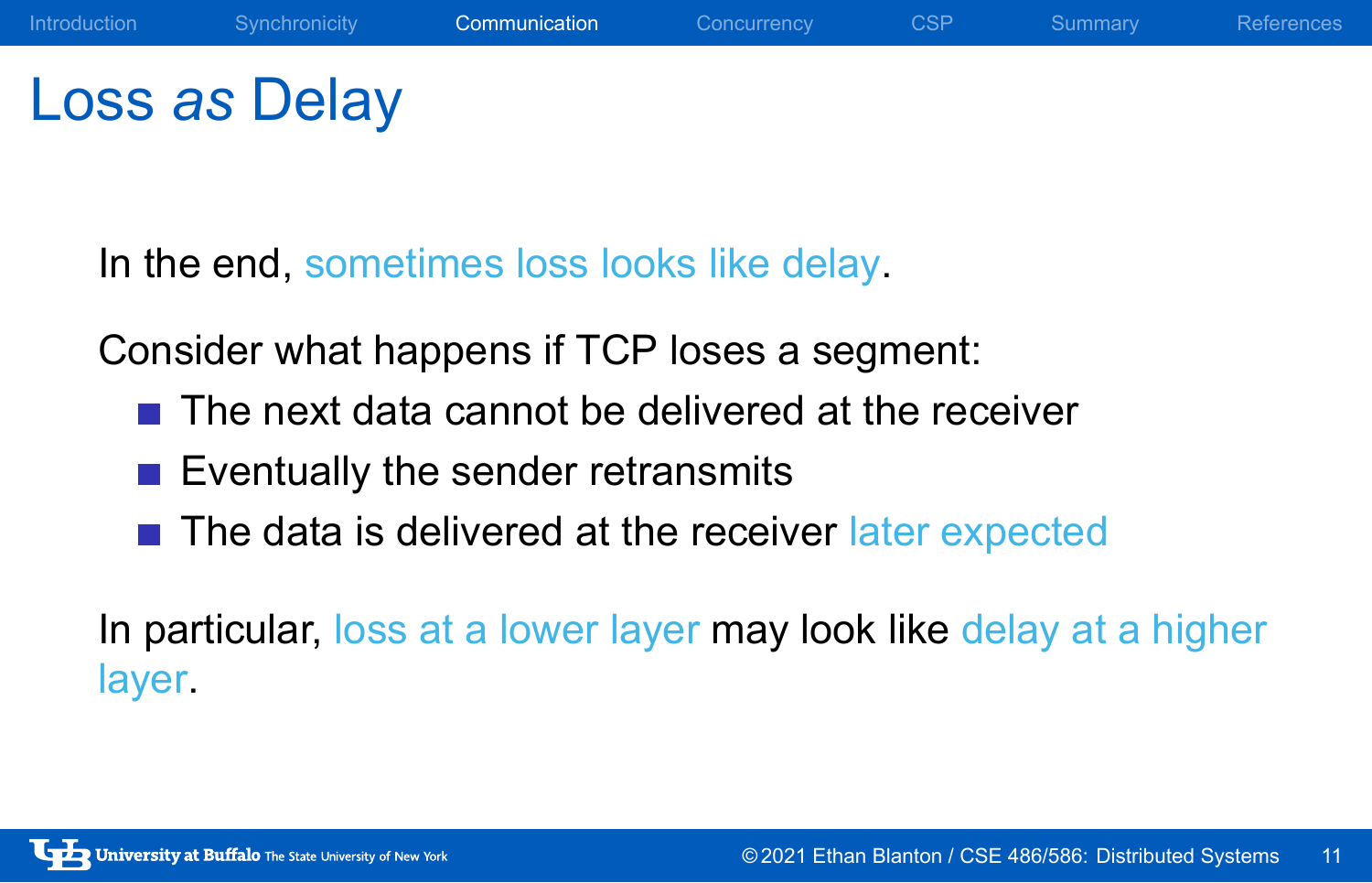## Loss and Failure

Loss and failure may also be indistinguishable.

This is a consequence of the system relying on message passing.

Consider:

**Process** *P* **sends a message to Q and expects a reply** 

Introduction Synchronicity Communication Concurrency CSP Summary References

**P** never receives a reply

Did *Q* fail (crash, shut down, *etc.*)?

Was *P*'s message lost, or *Q*'s reply lost?

*P* can't tell.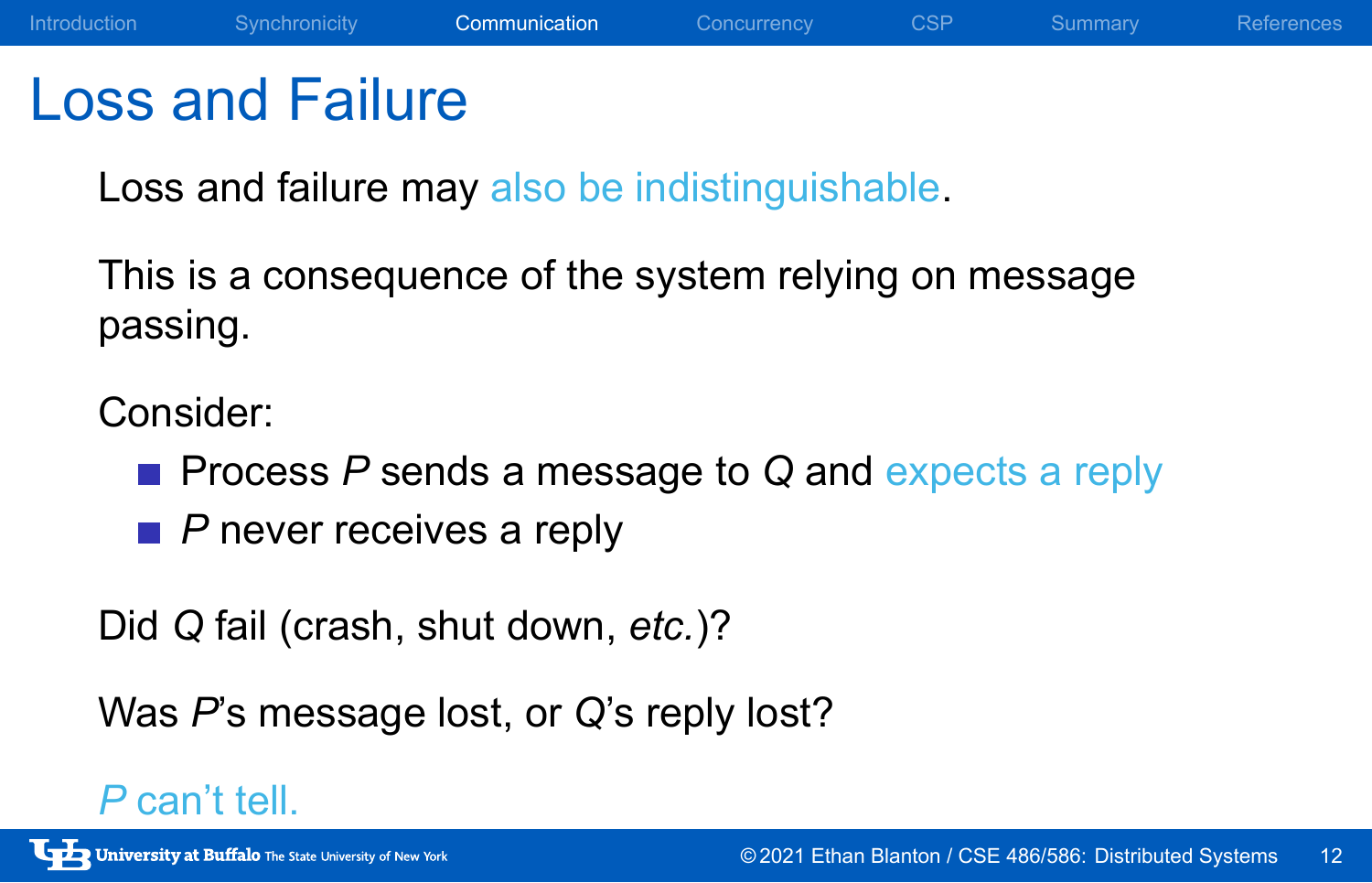## Correctness and Safety

The introduction of concurrency has implications on correctness.

Introduction Synchronicity Communication Concurrency CSP Summary References

Operations that are safe without concurrency may become unsafe.

```
Example:
Suppose we have a variable x = 0 visible to both P and Q.
P : x = x + 1
 Q : x = x - 1
```
If these execute concurrently, what is x?

We don't have enough information.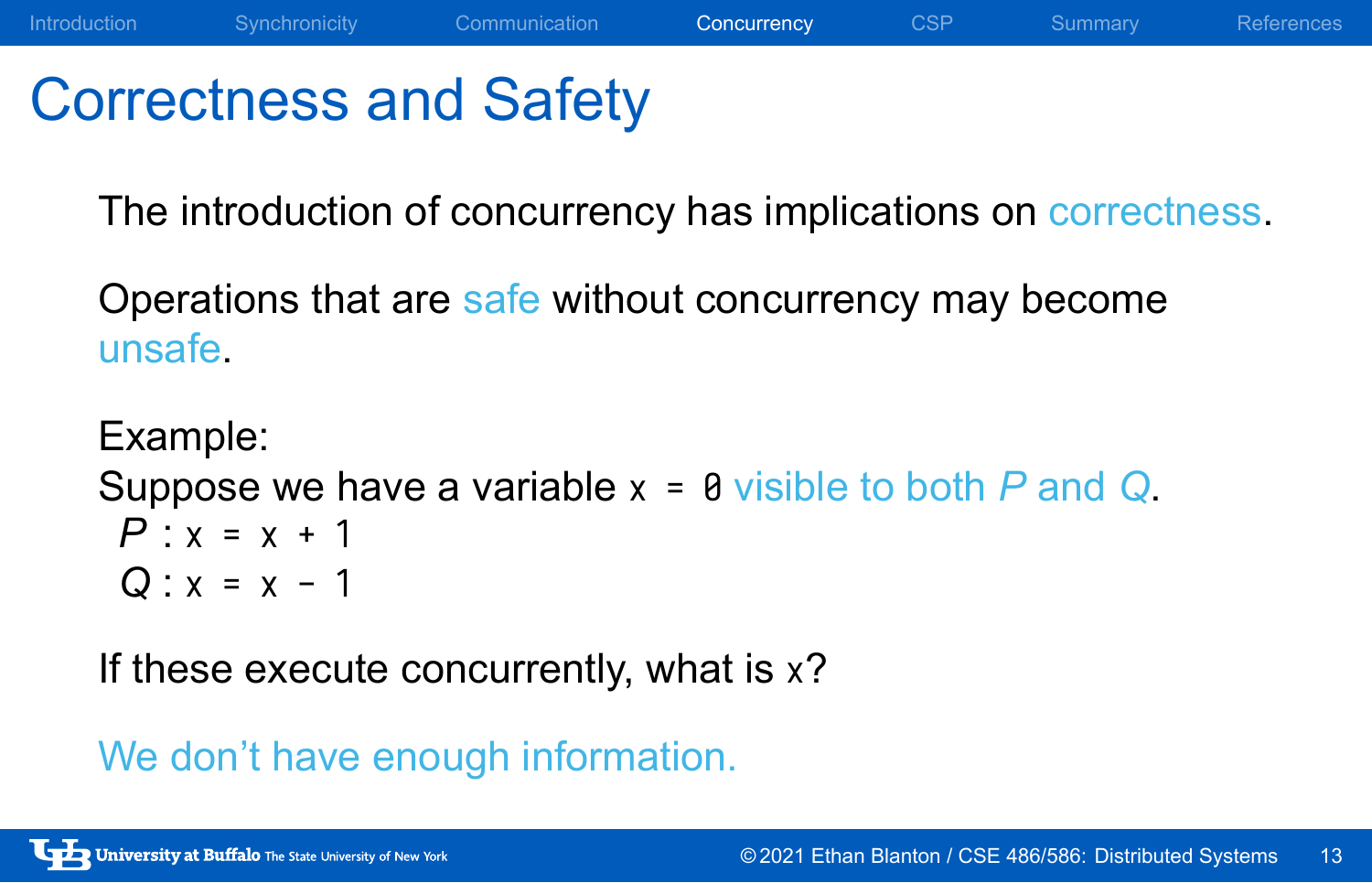## Race Conditions

This is a race, or race condition:

- Two or more events are dependent upon each other
- Some of the events may happen in more than one order, or even simultaneously
- There exists some ordering of the events that is incorrect

For example:

- Some state will be updated multiple times
- Output will be produced based on the state

If some order of updates results in invalid output, this is a race.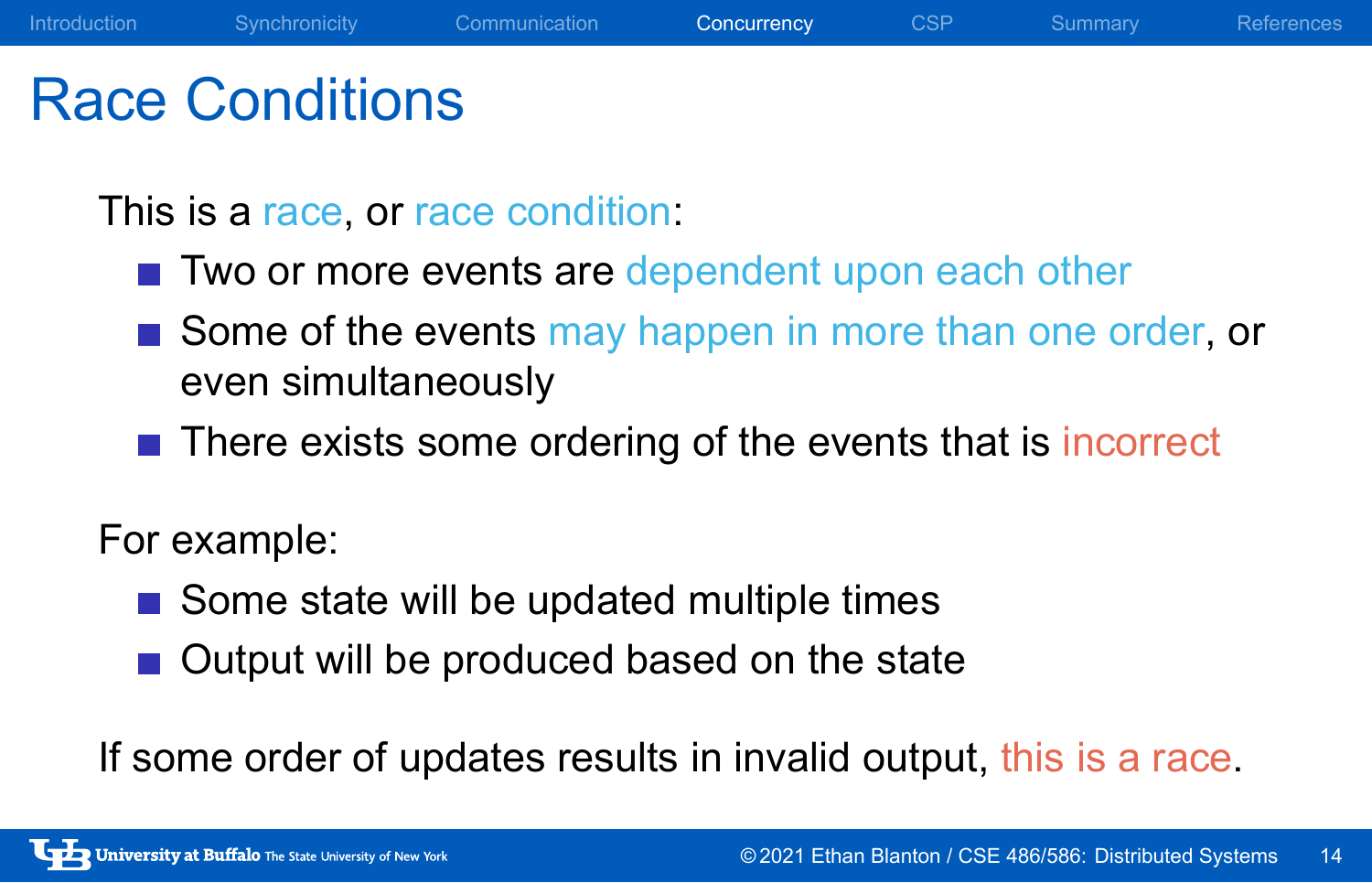# Example Race

*P* : x = x + 1 *Q* : x = x - 1

There are at least three possible outcomes here:

 $\blacksquare$   $x = -1$  $\blacksquare$  x =  $\theta$ 

 $\blacksquare$   $x = 1$ 

Why?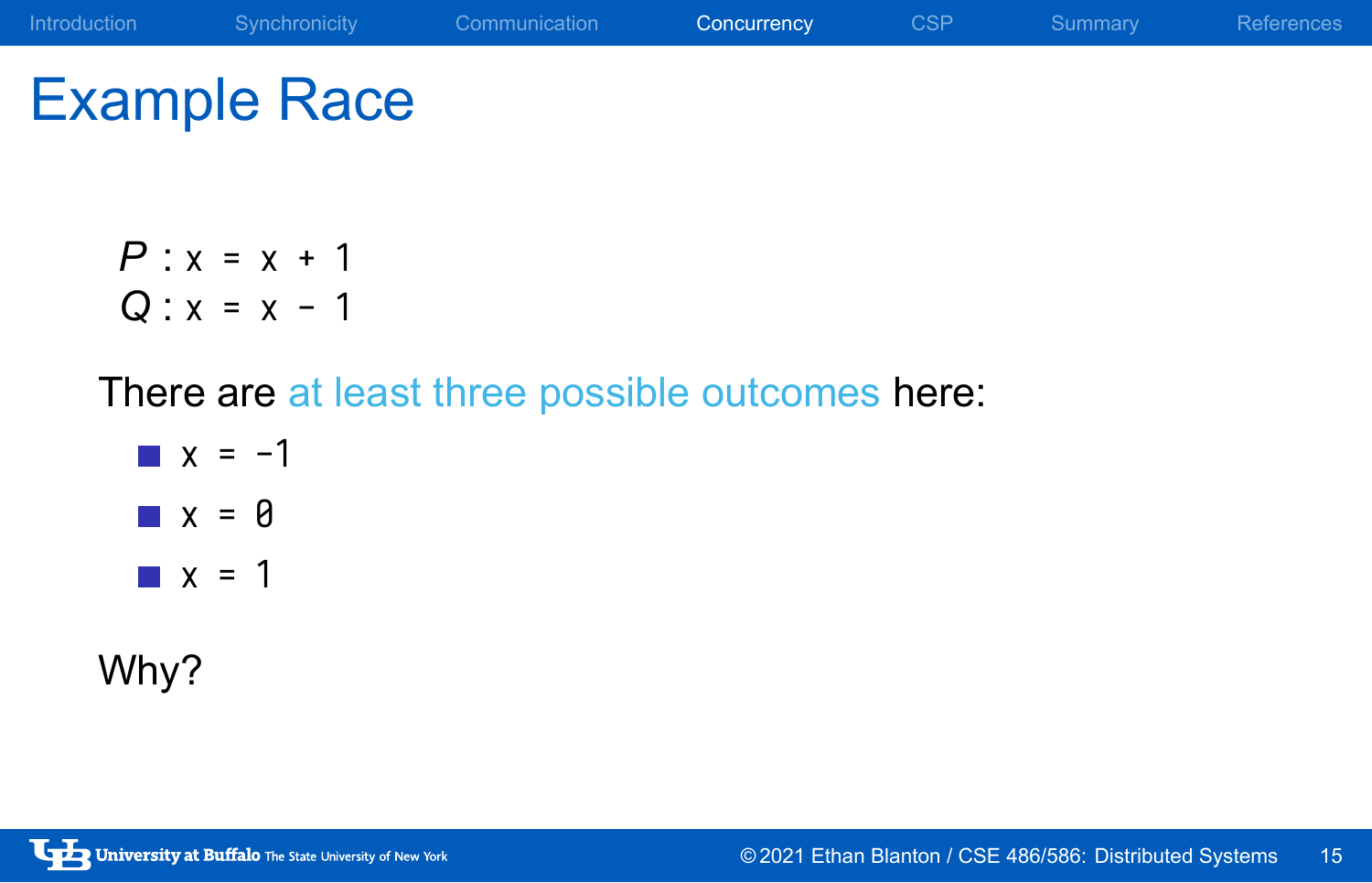# **Atomicity**

These statements are not atomic: they can be interrupted.

- $x = x + 1$  is at least three operations:
	- Read the value of  $x$
	- Add one to that value
	- $\blacksquare$  Write the new value to x

| P reads x            |                      |
|----------------------|----------------------|
|                      | Q reads x            |
| P computes $x + 1$   | $Q$ computes $x - 1$ |
| P stores $x = x + 1$ |                      |
|                      | Q stores $x = x - 1$ |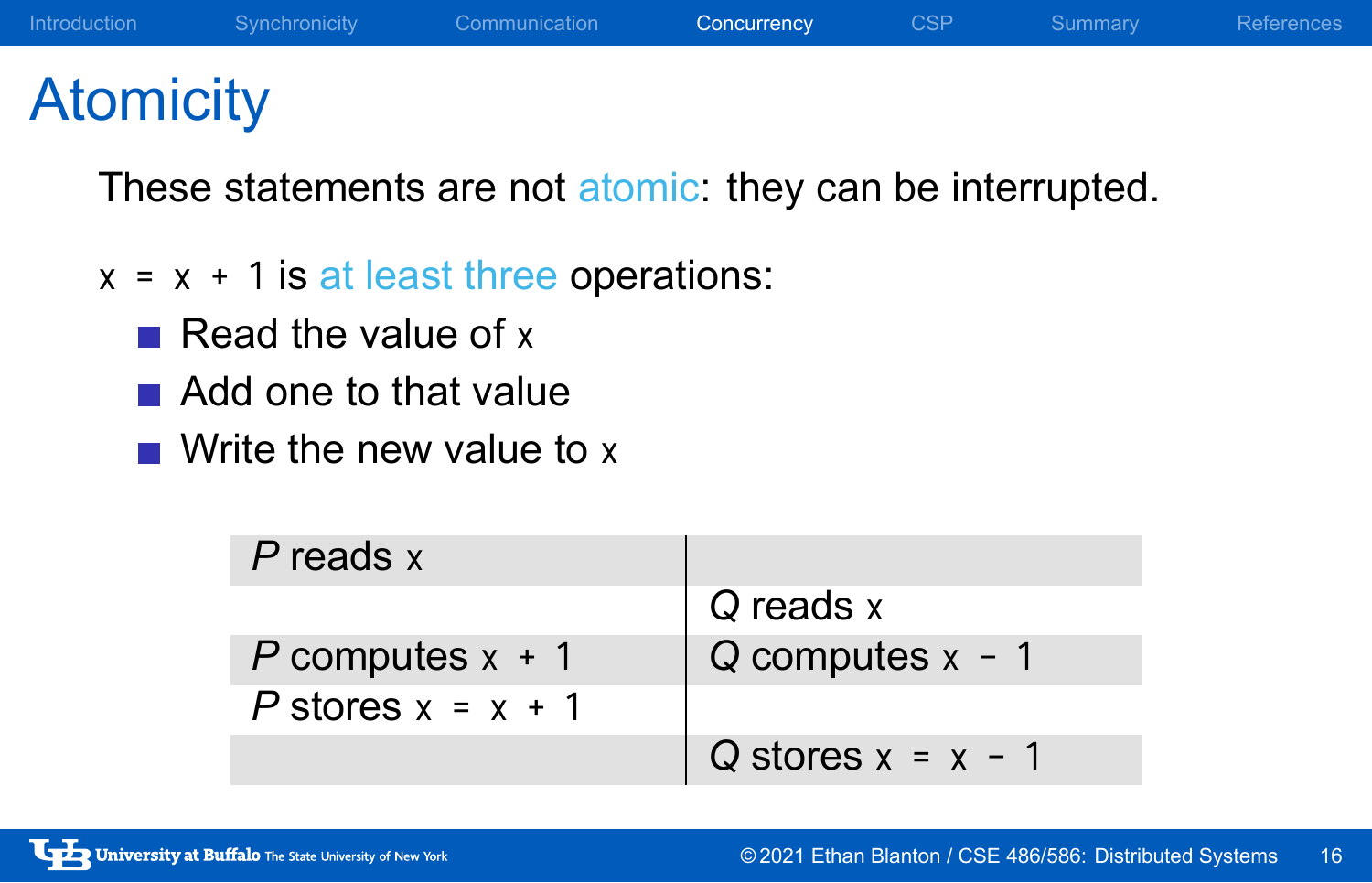# Happens Before

The happens before relationship ensures a particular outcome.

If  $x = x + 1$  happens before  $x = x - 1$ , then  $x = 0$ .

By judicious use of happens before, we can prevent races.

Many languages define happens before relationships.

The Go Memory Model [4] defines this for Go.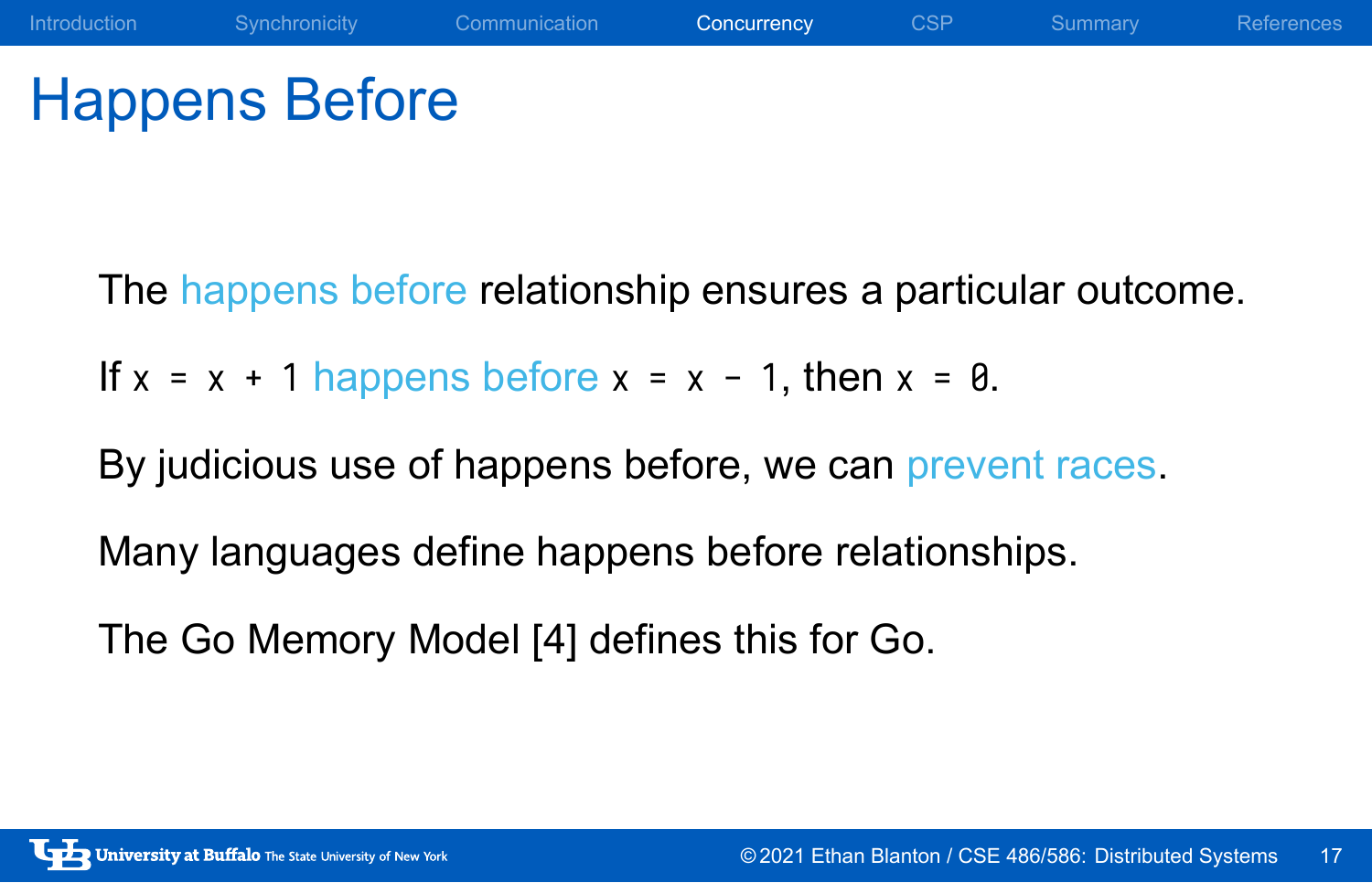## **Mutexes**

Mutexes can be expressed as happens before relationships.

From the Go memory model:

*For any sync.Mutex or sync.RWMutex variable l and n < m, call n of l.Unlock() happens before call m of l.Lock() returns.*

These guarantees must be made explicit in a language!

You cannot assume happens before relationships.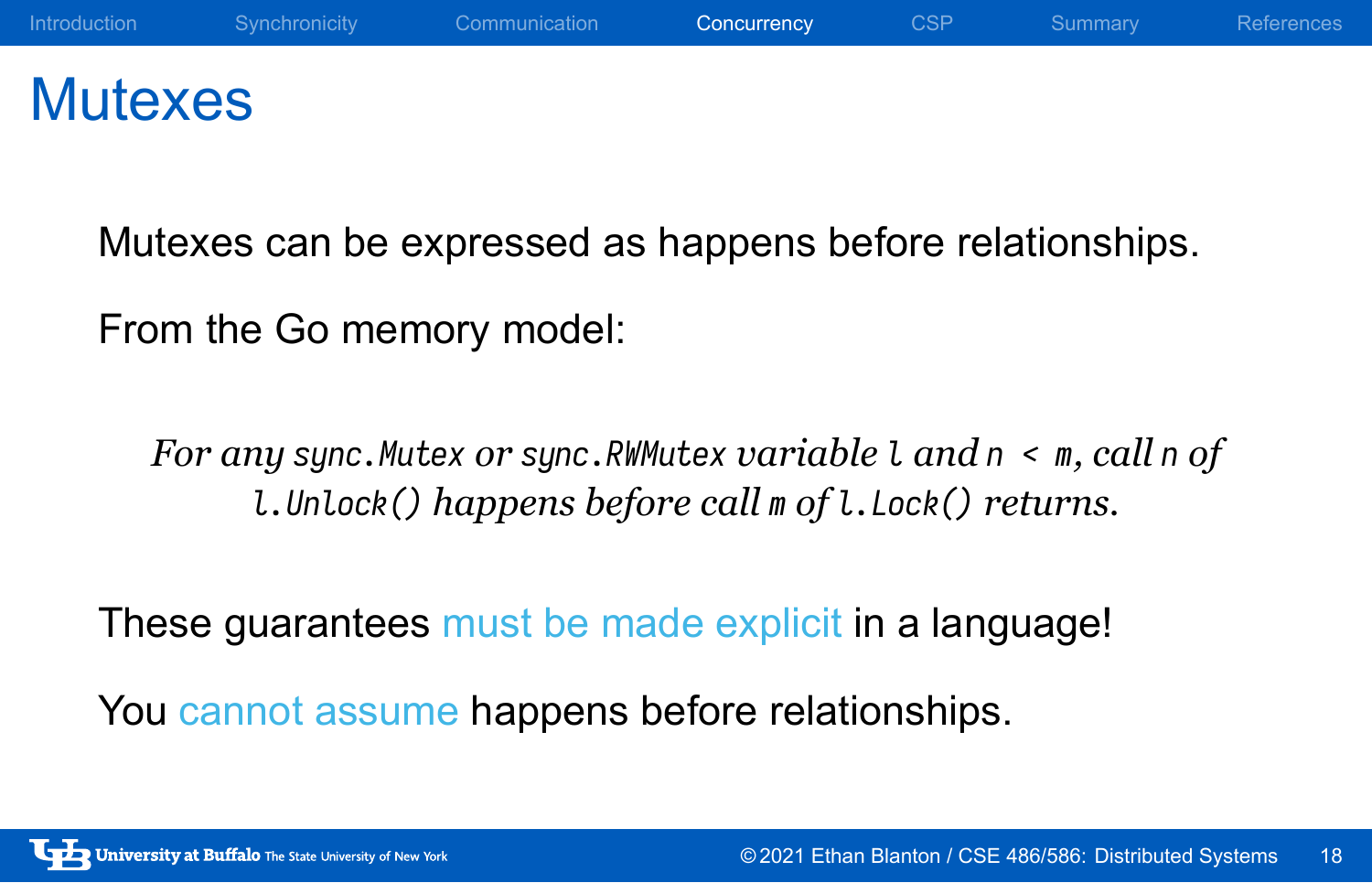## Messages

A message send happens before its corresponding receive.

This is trivially true for a network transmission.

This is guaranteed by Go channels.

In shared memory, use mutexes or other synchronization.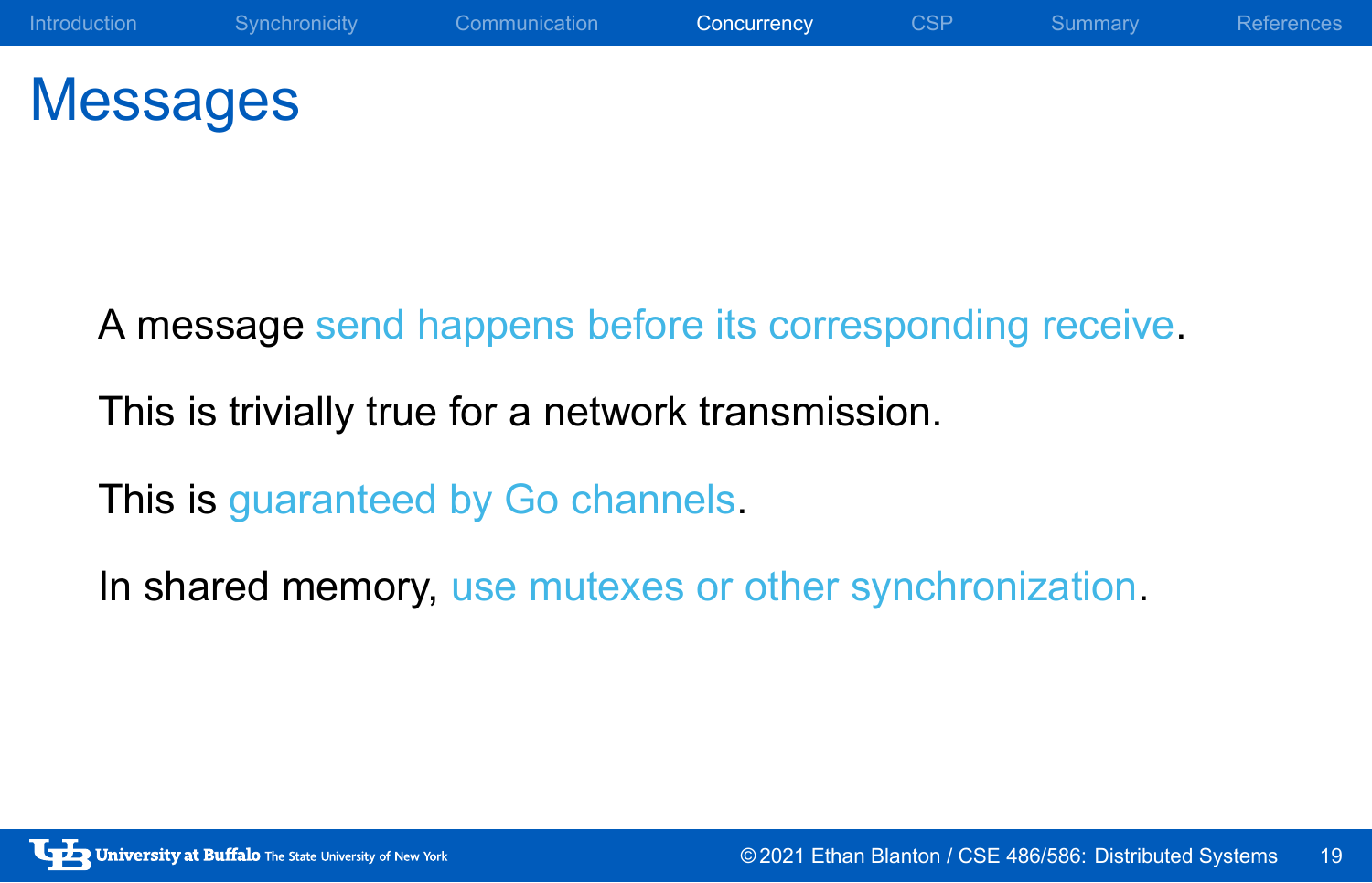## Communicating Sequential Processes

Tony Hoare proposed communicating sequential processes in 1978 [1].

Introduction Synchronicity Communication Concurrency CSP Summary References

CSP is a programming model built on message passing.

Hoare showed that it can:

- Model other constructions (such as subroutines)
- **Enable parallel computation**
- Naturally express concurrent problems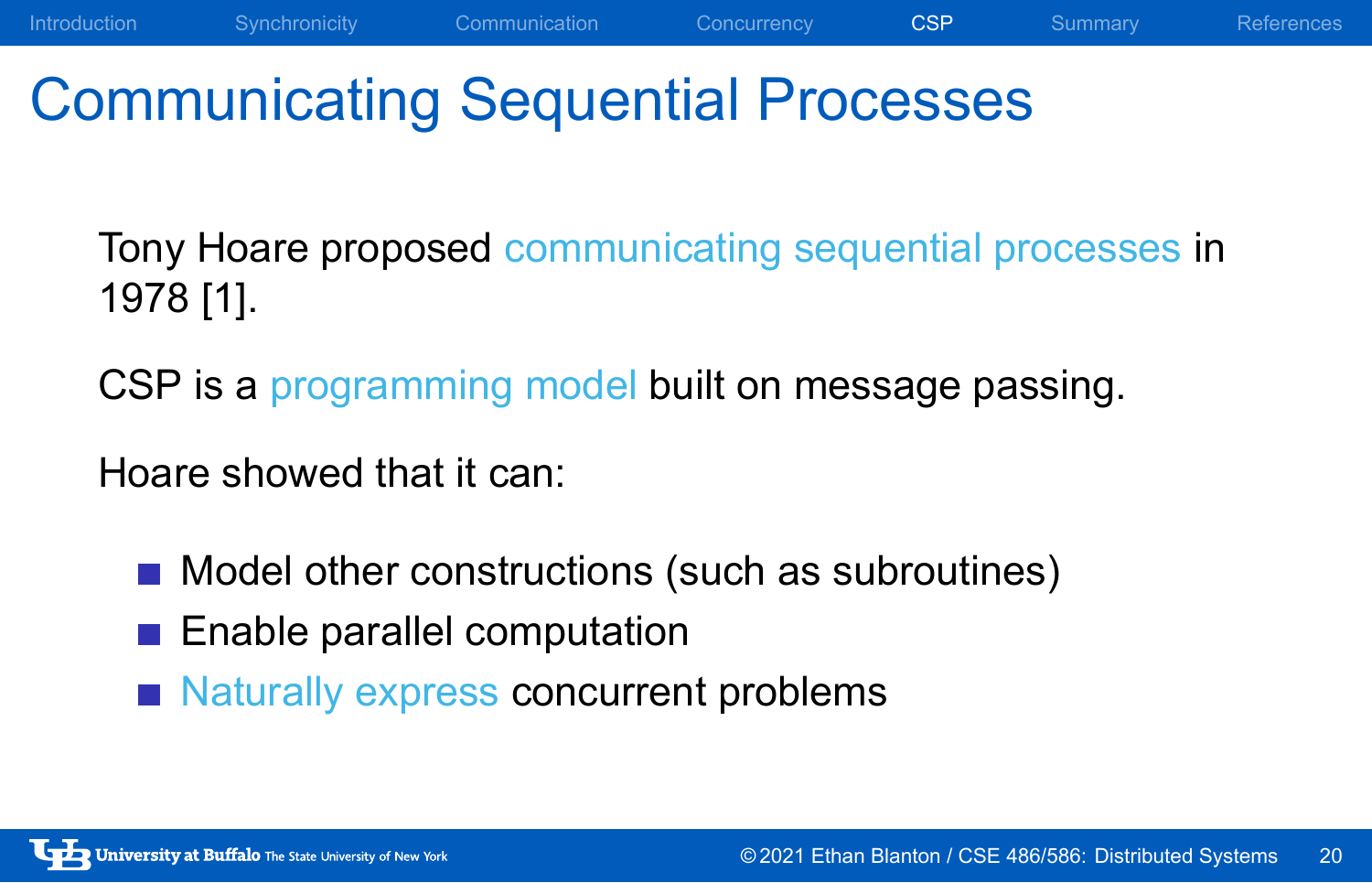# CSP in Distributed Systems

CSP maps naturally to distributed systems:

- **Distributed systems communicate by message passing**
- **Message exchanges create happens before relationships**

Introduction Synchronicity Communication Concurrency CSP Summary References

Many distributed systems languages and libraries emulate CSP.

Go channels implement CSP input and output operations.

Socket communications can also provide CSP input and output.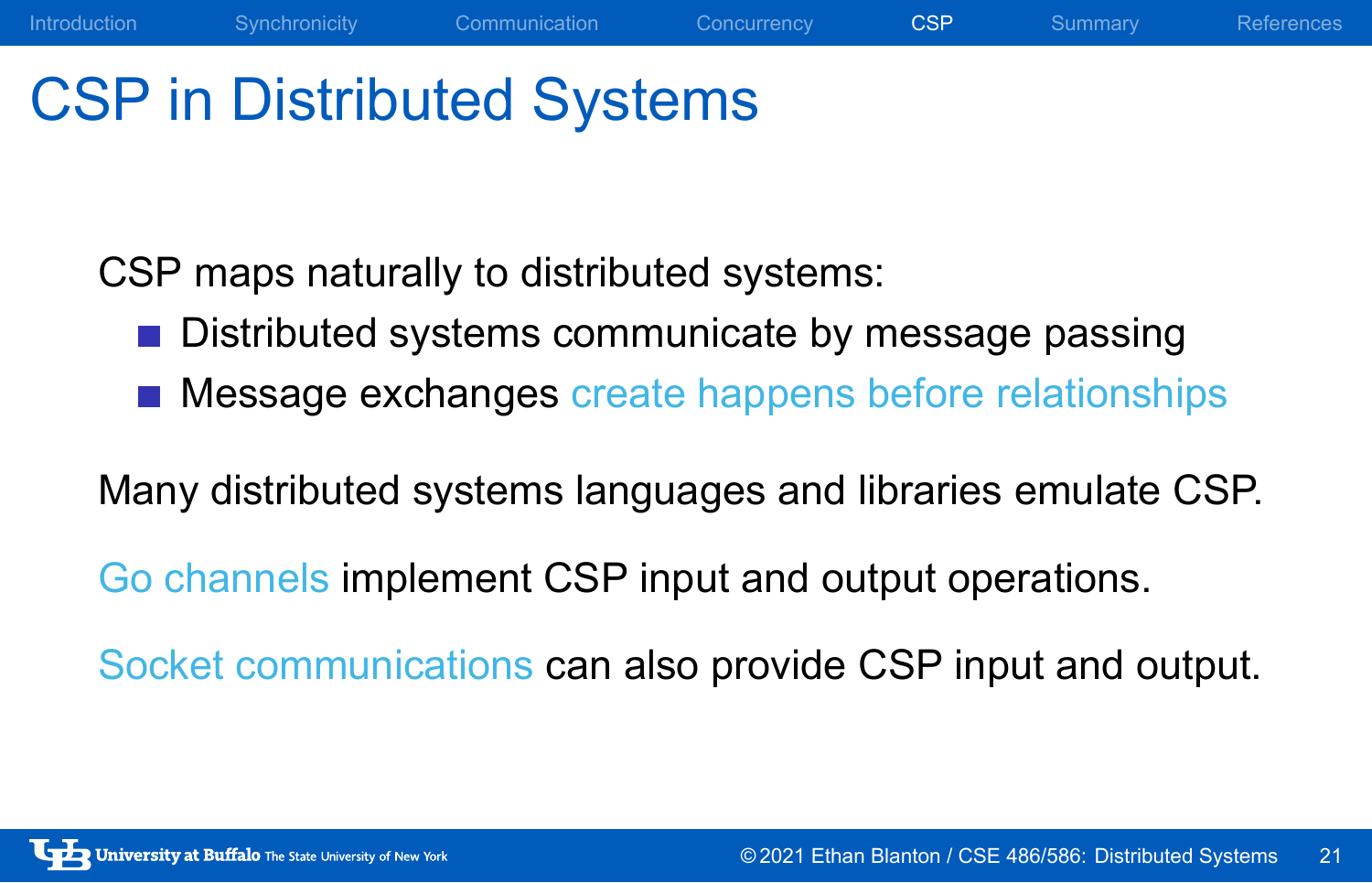# Fixing x

With CSP, we can ask a single process to manipulate x:

```
func handleX () {
    for cmd := range c {
        switch cmd {
        case INCREMENT :
            x = x + 1case DECREMENT :
            x = x - 1}
    }
}
                                func P() \{c <- INCREMENT
                                }
                                func Q() \{c <- DECREMENT
                                }
```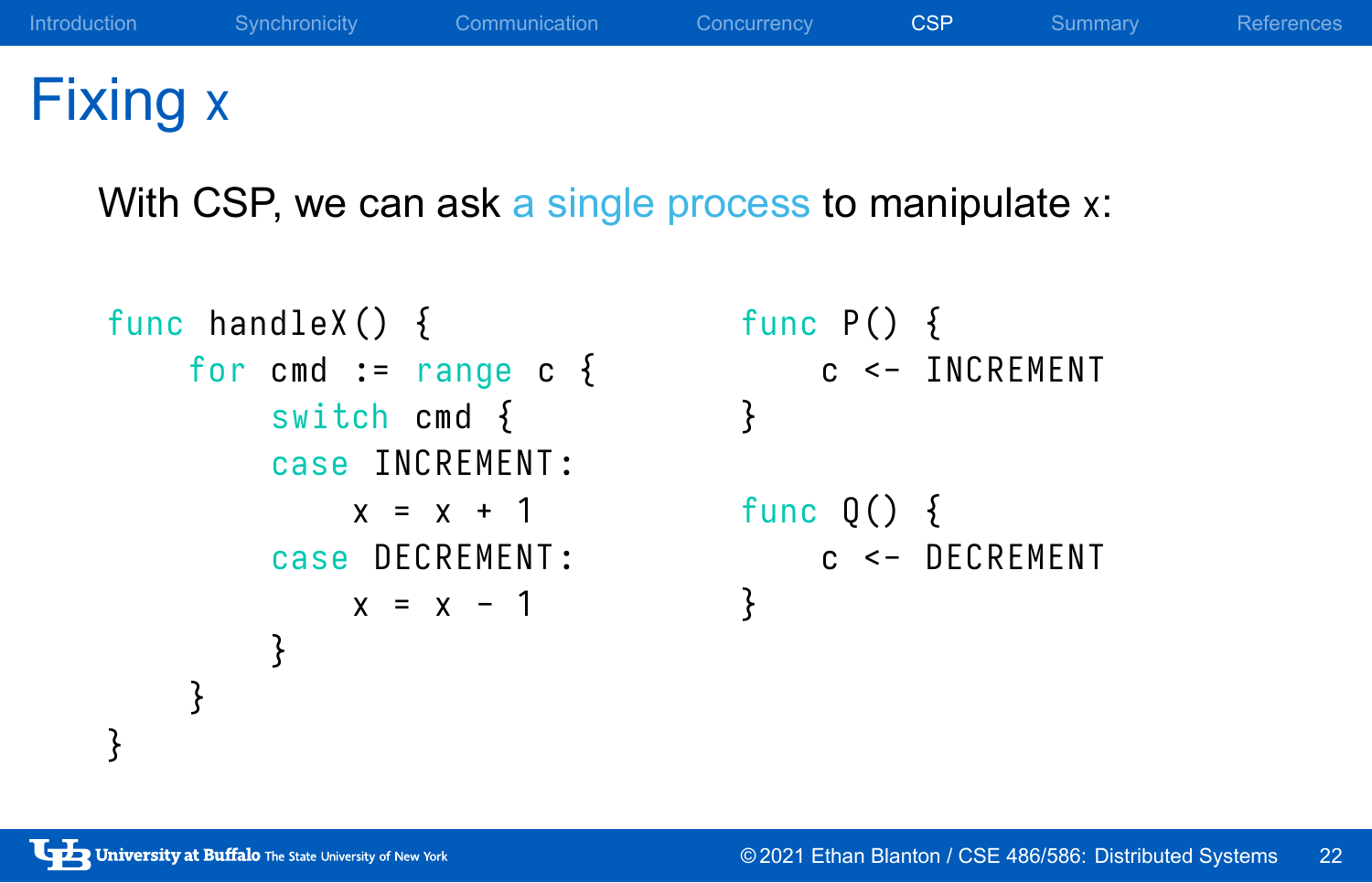# **Summary**

- **Distributed systems communicate by message passing**
- We will work with asynchronous systems
- Delay is indistinguishable from loss
- Concurrent execution can lead to races
- Happens before is the cure for races
- CSP is a programming model for message passing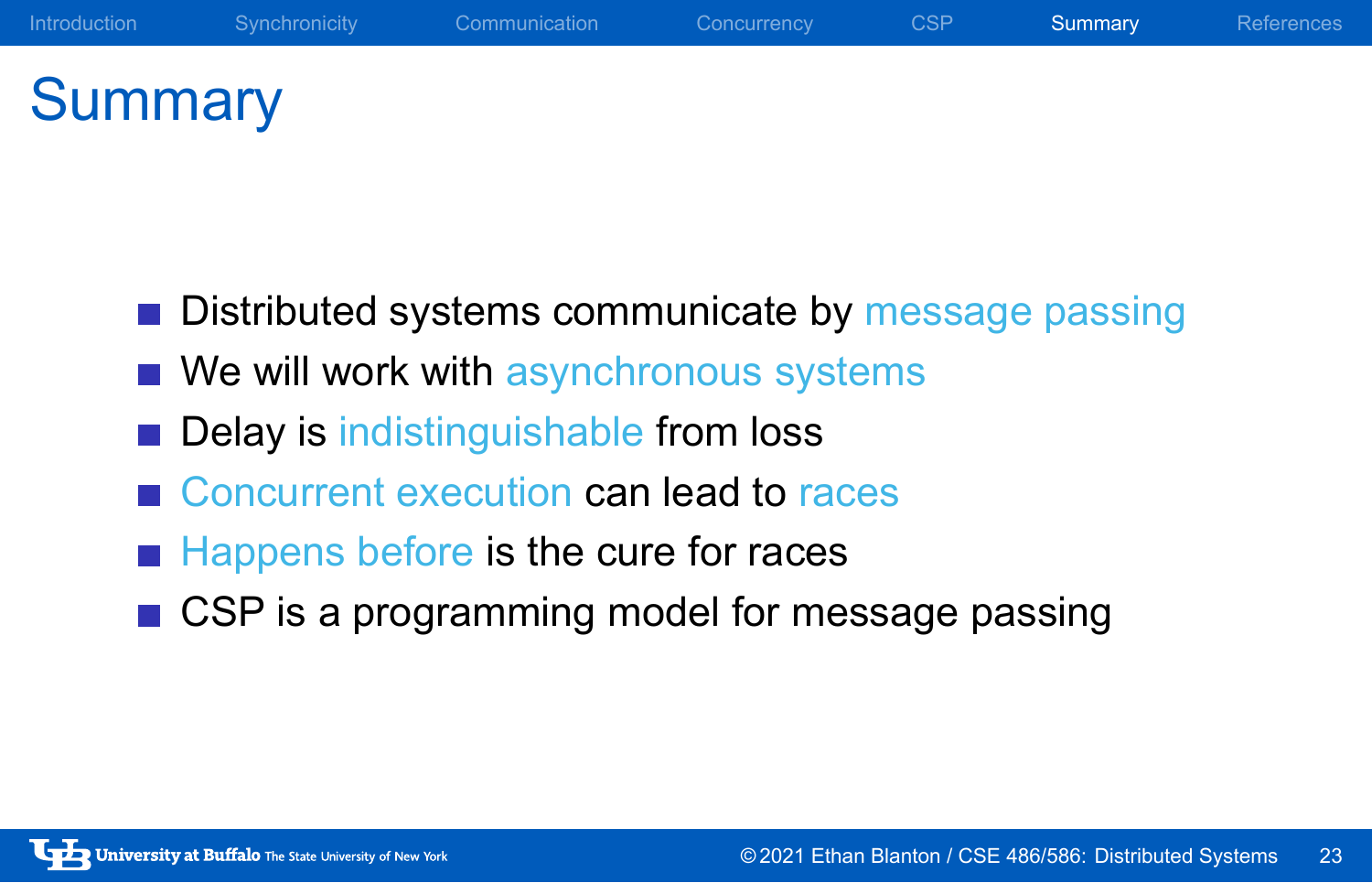Next Time …

Failures and failure detection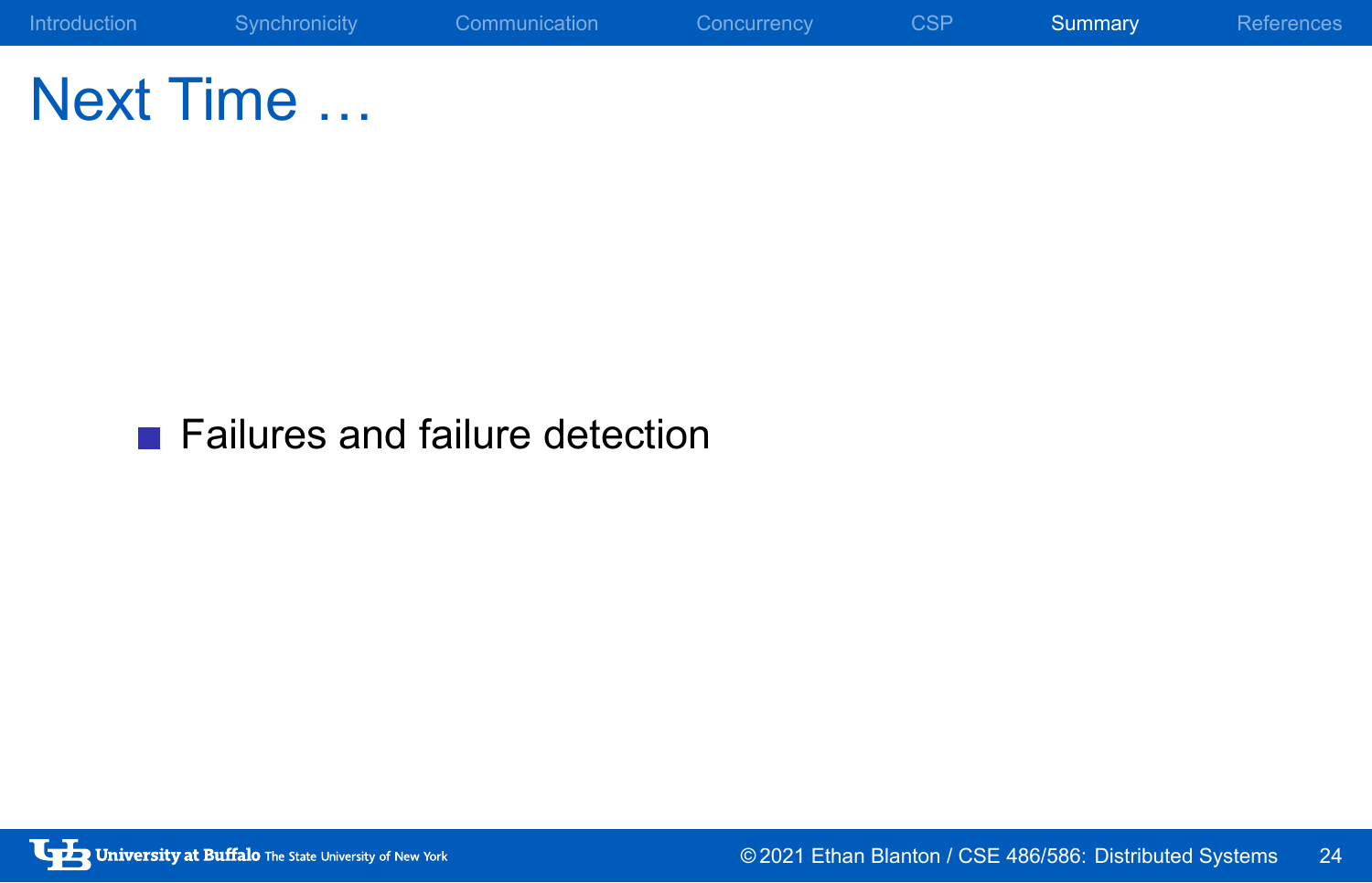## References I

### **Required Readings**

[1] C. A. R. Hoare. "Communicating Sequential Processes". In: *Communications of the ACM* 21.8 (Aug. 1978), pp. 666–677. URL: https://search.lib.buffalo.edu/permalink/01SUNY\_BUF/ 12pkqkt/cdi\_crossref\_primary\_10\_1145\_359576\_359585.

### **Optional Readings**

- [2] C. A. R. Hoare. *Communicating Sequential Processes*. Prentice Hall International, 1985. URL: http://www.usingcsp.com/.
- [3] Rob Pike. *Concurrency is not Parallelism*. Jan. 2012. URL: https://talks.golang.org/2012/waza.slide#1.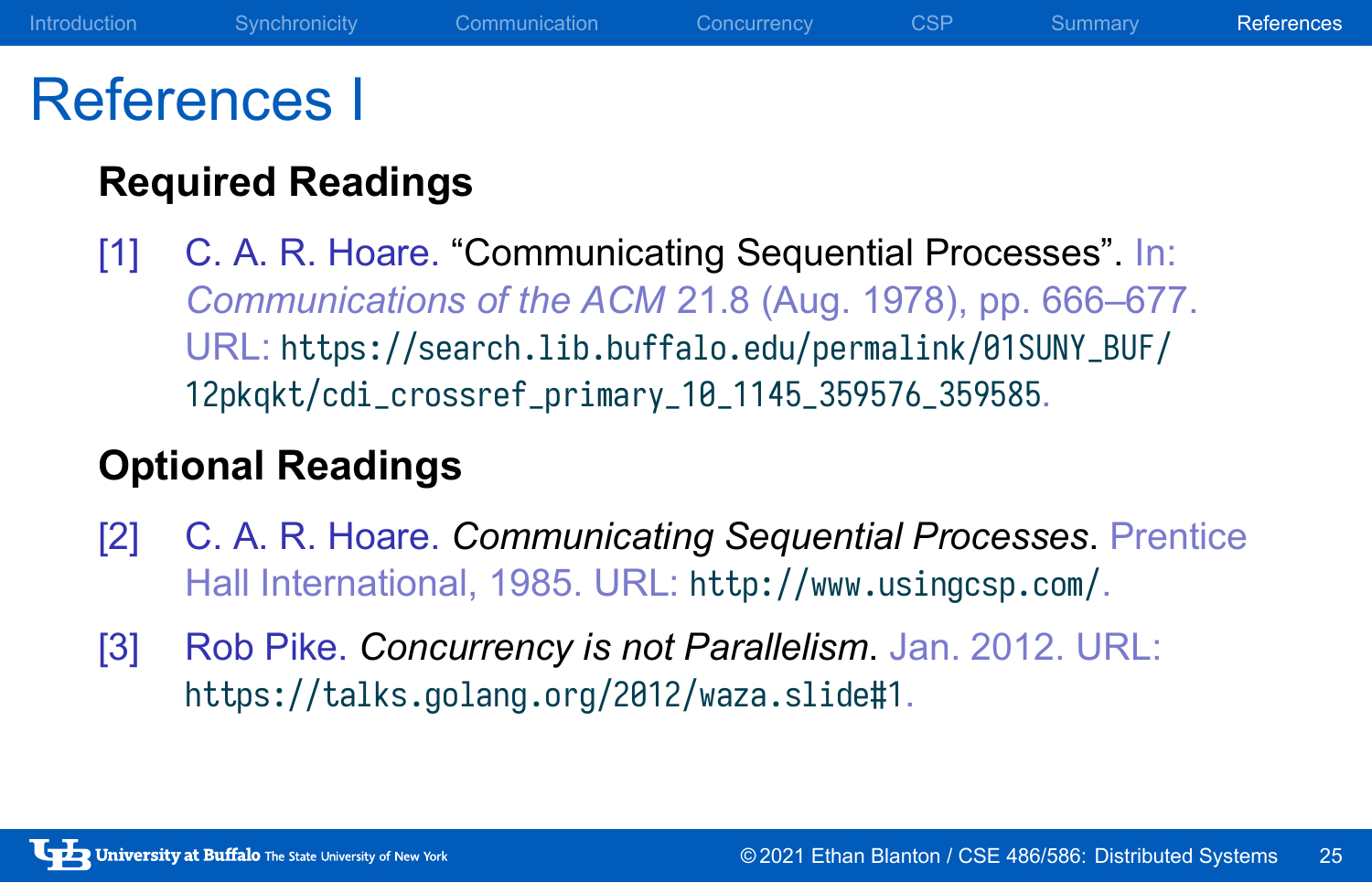## References II

[4] *The Go Memory Model*. May 2014. URL: https://golang.org/ref/mem.

Introduction Synchronicity Communication Concurrency CSP Summary References